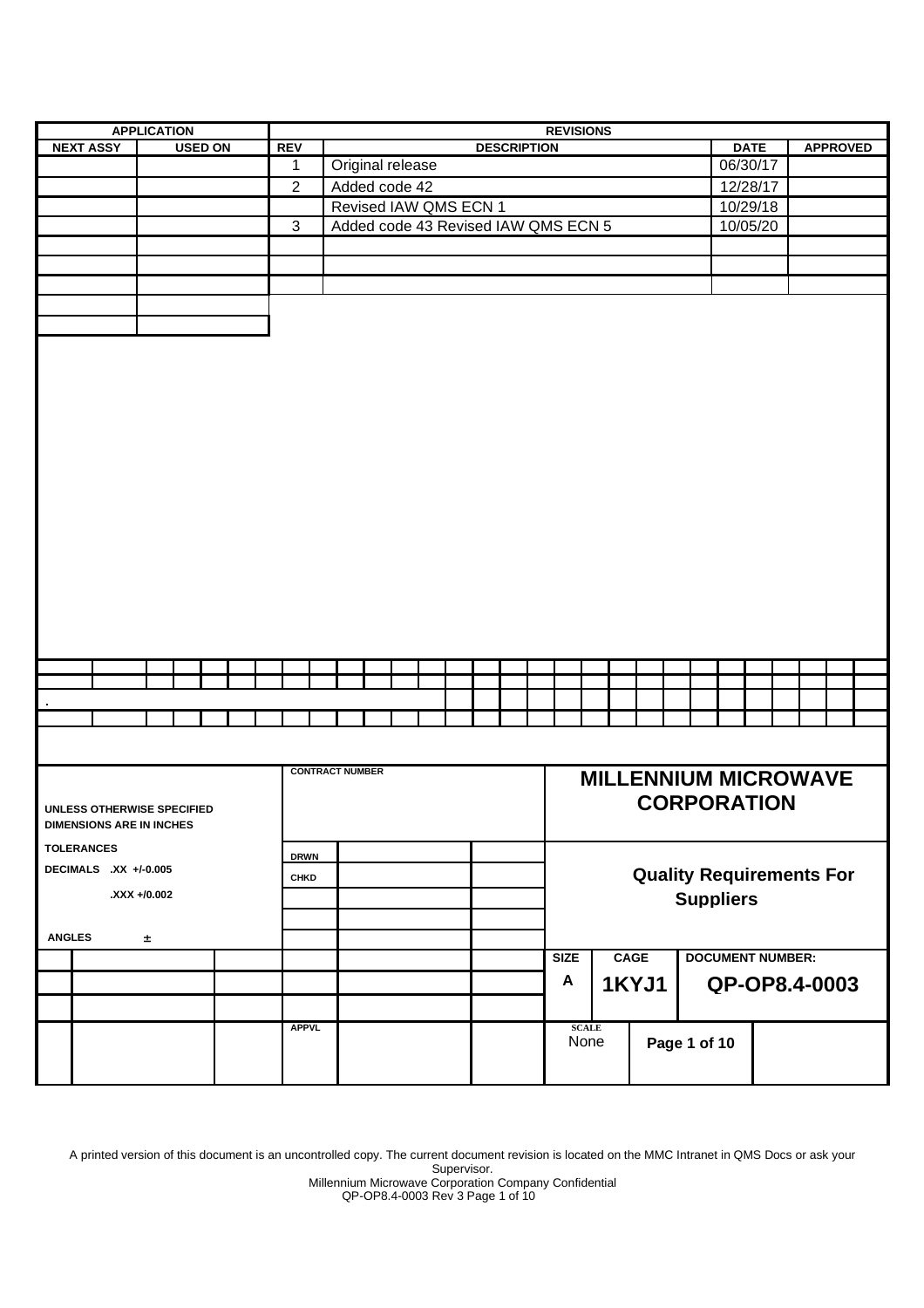

#### **1.0 PURPOSE AND SCOPE**

 This document provides general quality requirements and instructions for suppliers, which may be made a part of purchase orders, either directly or by reference.

#### IMPORTANT

 THIS DOCUMENT DESCRIBES QUALITY REQUIREMENTS, WHICH MAY BE IMPOSED ON A PURCHASE ORDER WITH YOUR COMPANY. THESE REQUIREMENTS STAND ALONE AND ARE NOT DESCRIBED IN ANY OTHER DOCUMENT. THEREFORE, IT IS IMPORTANT THAT THIS DOCUMENT BE THOROUGHLY REVIEWED BY THE COGNIZANT PERSONNEL WITHIN YOUR COMPANY TO ASSURE THAT THESE REQUIREMENTS ARE UNDERSTOOD AND ADDRESSED.

### **2.0 BUYER & SUPPLIER REQUIREMENTS (Information) SECTION**

#### 2.1 Purchase order

In this document the term "Purchase Order" includes any purchase order, whether written or otherwise assigned, as well as Subcontracts.

#### 2.2 Point-of-contact

The assigned buyer is always your point of contact. Any questions, problems, or information should always be directed to the buyer. Do not accept any changes to the technical and quality requirements unless authorized in writing by the buyer.

#### 2.3 Notification of use of subcontractor

If a subcontractor is used to provide any portion of the product or service being purchased by Millennium Microwave Corporation you must notify the buyer. Notification must include the name of the sub-tier supplier and the product or service being accomplished on your behalf.

#### **3.0 QUALITY SYSTEM REQUIREMENTS**

Your purchase order may contain quality codes, which specify the level of quality assurance required for the product or service being purchased. If you have a quality system, which complies with Level I, it also satisfies Levels II and III by definition. Likewise, if your quality system complies with Level II it also satisfies Level III.

#### 3.1 General Requirements

Purchase orders you receive from Millennium Microwave Corporation may contain numerical Quality Requirement Codes (may also be stated as Quality Codes). You are required to comply with all the codes listed in the purchase order. An explanation of these codes is contained in this document. If you agree to accept a verbal order without a written purchase order, it is your responsibility to ensure that the buyer informs you of the applicable Quality Requirement Codes for that purchase.

#### 3.1.1 Requirements for Distributors

A printed version of this document is an uncontrolled copy. The current document revision is located on the MMI Intranet in QMS Docs or ask your Supervisor.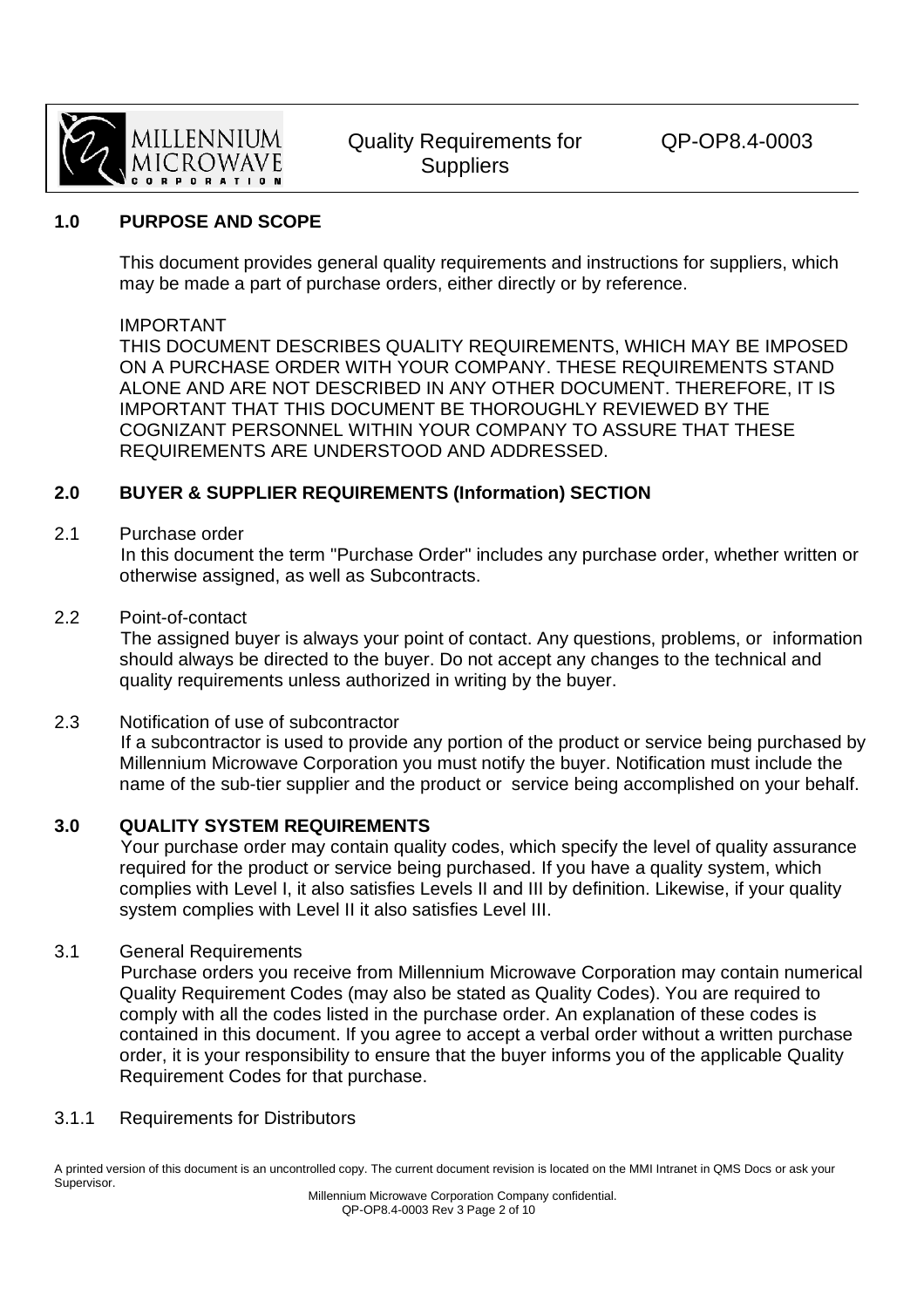

The technical and quality requirements of the purchase order apply to both you and the manufacturer of the material. As the direct supplier to Millennium Microwave Corporation and the representative of the manufacturer, you are responsible for compliance with all purchase order requirements.

#### 3.1.2 Non-conforming material

Millennium Microwave Corporation will not accept material that does not fully comply with the drawing and specifications for form, fit, function, interchangeability or appearance (when applicable) unless authorized by the Millennium Microwave Corporation buyer in writing. Suppliers shall have a system for Corrective Action and Preventive Action that is compliant with the requirements of ISO900. In the event of rejected material the Supplier may be required by Buyer to provide evidence of Corrective Action.

#### 3.1.3 Records

All records of inspections, processes, and tests performed on products destined for Millennium Microwave Corporation shall be maintained complete and accurate for a period of five years, or as specified in the purchase order. These records shall be available for review by Millennium Microwave Corporation and copies shall be furnished upon request.

#### 3.1.4 Right of entry

At times it may be necessary for Millennium Microwave Corporation and our customers to visit supplier facilities and/or their sub-tier suppliers for the purpose of verifying contract compliance and product conformity. Arrangements for such visits will be coordinated through the buyer.

#### 3.1.5 Source Inspection

When source inspection by Millennium Microwave Corporation is required, the supplier is responsible for inspecting and presenting a fully conforming product to the Millennium Microwave Corporation Quality representative. The supplier shall provide adequate work area, a current copy of the purchase order, packing slips, all applicable drawings and specifications, required certifications/test reports, and all necessary inspection equipment that the Millennium Microwave Corporation Quality representative may require.

#### 3.1.6 Receiving inspection requirements Document QP-OP8.4-0003F1 (Parts and codes) defines the internal Millennium Microwave Corporation incoming inspection and purchasing requirements to ensure adherence to these Quality Requirements for Suppliers.

3.2 Quality System Requirements (Listed below)

### **LEVEL 0 QUALITY SYSTEMS REQUIREMENTS**  Sales Office Only

A printed version of this document is an uncontrolled copy. The current document revision is located on the MMI Intranet in QMS Docs or ask your Supervisor.

Millennium Microwave Corporation Company confidential. QP-OP8.4-0003 Rev 3 Page 3 of 10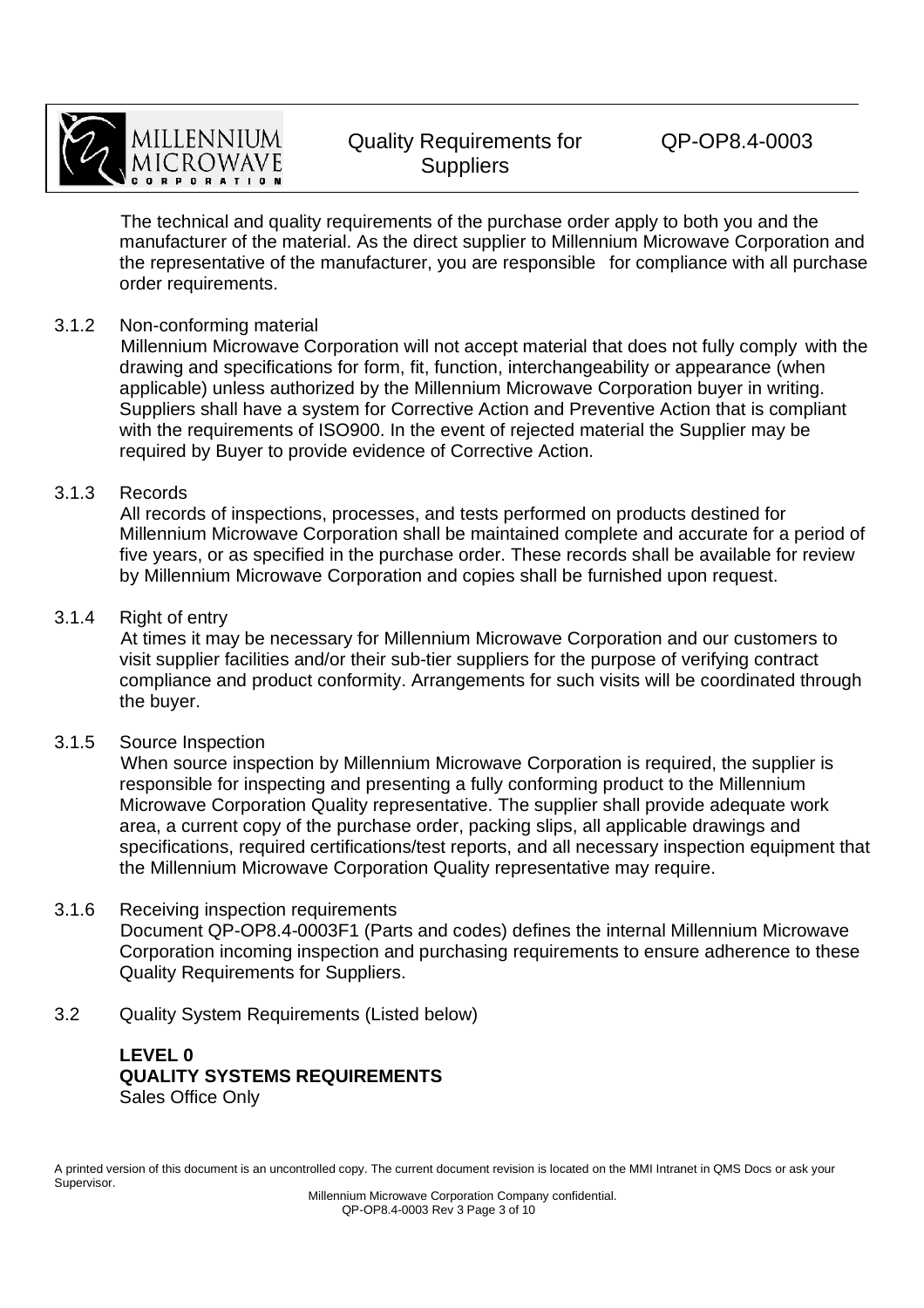

QP-OP8.4-0003

#### **LEVEL 1**

## **QUALITY SYSTEM REQUIREMENTS**

You are required to maintain an ISO 9001 Certification. Compliance is subject to audit by Millennium Microwave Corporation.

### **LEVEL 2**

#### **QUALITY SYSTEM REQUIREMENTS**

 You are required to maintain an ISO 9001 (Production, Installation and Servicing) Certification. Compliance is subject to audit by Millennium Microwave Corporation.

#### **LEVEL 3**

### **QUALITY SYSTEM REQUIREMENTS**

 You are required to maintain an ISO 9001(Final Inspection and Test) Certification. Compliance is subject to audit by Millennium Microwave Corporation.

## **LEVEL 4**

### **CALIBRATION SYSTEM**

You are required to maintain a Calibration System that complies with the General Requirements of this document and the requirements of ISO 10012-1 (ANSI/NCSL Z 540-1 is acceptable alternate system). Compliance is subject to audit by Millennium Microwave Corporation.

#### **LEVEL 5 ENGINEERING SERVICES**  Services only.

 **LEVEL 6 SOFTWARE QUALITY PROGRAM** 

ISO / IEC 15504 Compliance

 **LEVEL 7 DISTRIBUTOR**  Distribution Only

#### **LEVEL 8 QUALITY SYSTEM REQUIREMENTS**

 You are required to maintain a Quality System that addresses all the general requirements of this document and elements equivalent of Level I. Compliance is subject to audit by Millennium Microwave Corporation.

### **LEVEL 9 QUALITY SYSTEM REQUIREMENTS**

A printed version of this document is an uncontrolled copy. The current document revision is located on the MMI Intranet in QMS Docs or ask your Supervisor.

Millennium Microwave Corporation Company confidential. QP-OP8.4-0003 Rev 3 Page 4 of 10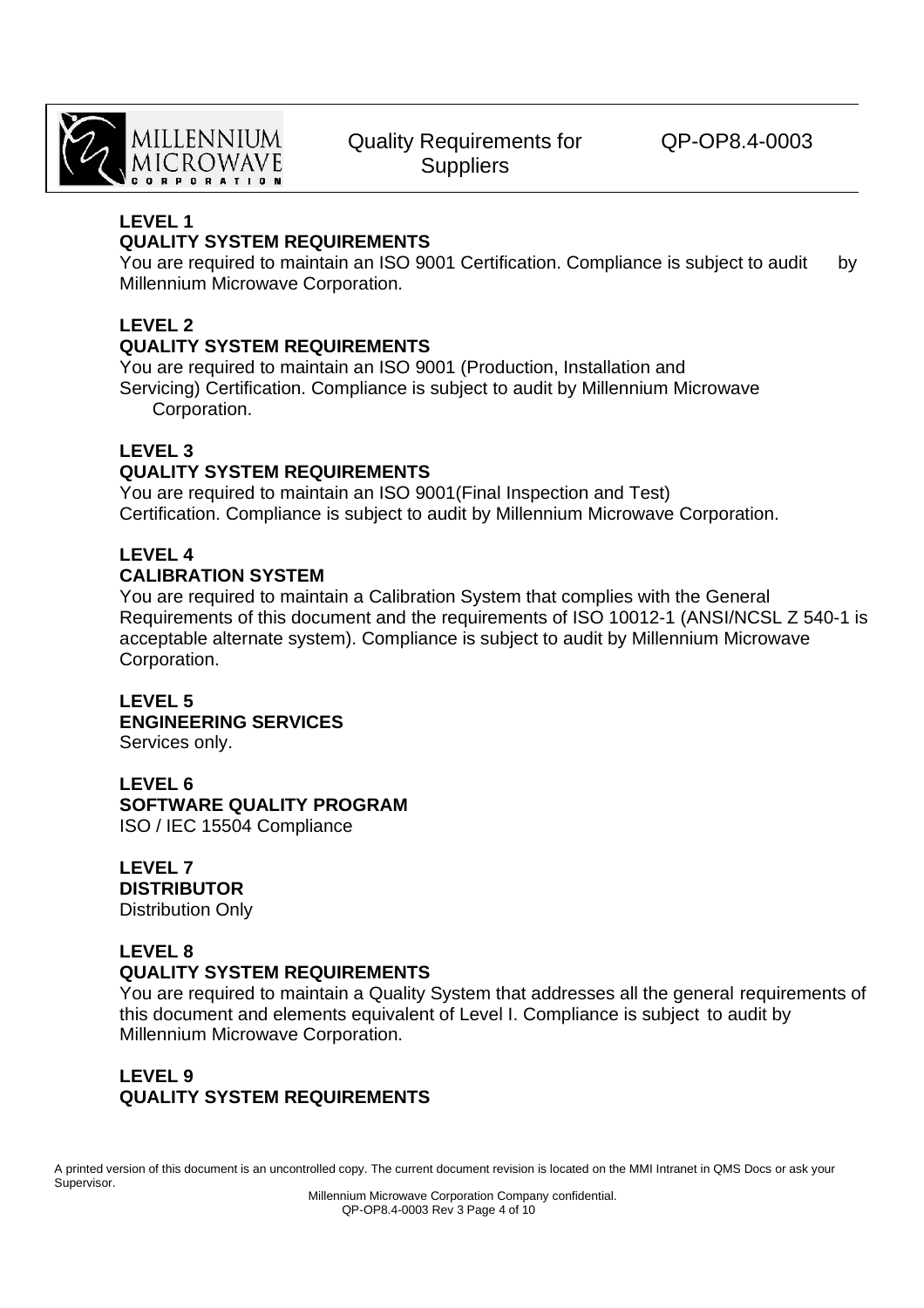

QP-OP8.4-0003

 You are required to maintain an Inspection System that addresses all the general requirements of this document and elements equivalent of Level II. Compliance is subject to audit by Millennium Microwave Corporation.

# **LEVEL 10**

### **QUALITY SYSTEM REQUIREMENTS**

 You are required to maintain a documented Quality System that addresses all the general requirements of this document and elements equivalent of Level 3. Compliance is subject to audit by Millennium Microwave Corporation.

#### **LEVEL11 SERVICES**

 Delivery/service of an intangible product: (technical support, consulting, freight, training, etc).

- 3.3 Quality Assurance Requirements Codes The Quality Requirement Codes in paragraph 3.4 are applicable when listed within a Millennium Microwave Corporation purchase order or subcontract. These requirements shall be in addition to, and not in derogation of, other purchase order requirements.
- 3.4 Quality Assurance Requirements Codes are listed below**:**
- 1. The supplier shall maintain a Quality Program in compliance with the Level 1 or Level 8 Quality System Requirements of Millennium Microwave Corporation document QP-OP8.4- 0003 "Quality Requirements for Suppliers".
- 2. The supplier shall maintain an Inspection System in compliance with the Level 2 or Level 9 Quality System Requirements of Millennium Microwave Corporation document QP-OP8.4- 0003 "Quality Requirements for Suppliers".
- 3. The supplier shall maintain a Quality Control System in compliance with the Level 3 or Level 10 Quality System Requirements of Millennium Microwave Corporation document QP-OP8.4- 0003 "Quality Requirements for Suppliers".
- 4. The supplier shall furnish to Millennium Microwave Corporation for approval one copy of the supplier's test procedures identified by a number and, if applicable, a revision number and date of revision at least fifteen days prior to testing the first article to be delivered. The test procedure shall be in sufficient detail to demonstrate compliance with the applicable specification, showing test equipment and test configuration.
- 5. One copy of test data referencing the purchase order number, supplier's name and address and/or laboratory's name and address, part number, part name, serial numbers, date and actual test data, must accompany each shipment to be delivered. An authorized representative of the supplier's Quality Department shall validate this report.

A printed version of this document is an uncontrolled copy. The current document revision is located on the MMI Intranet in QMS Docs or ask your Supervisor.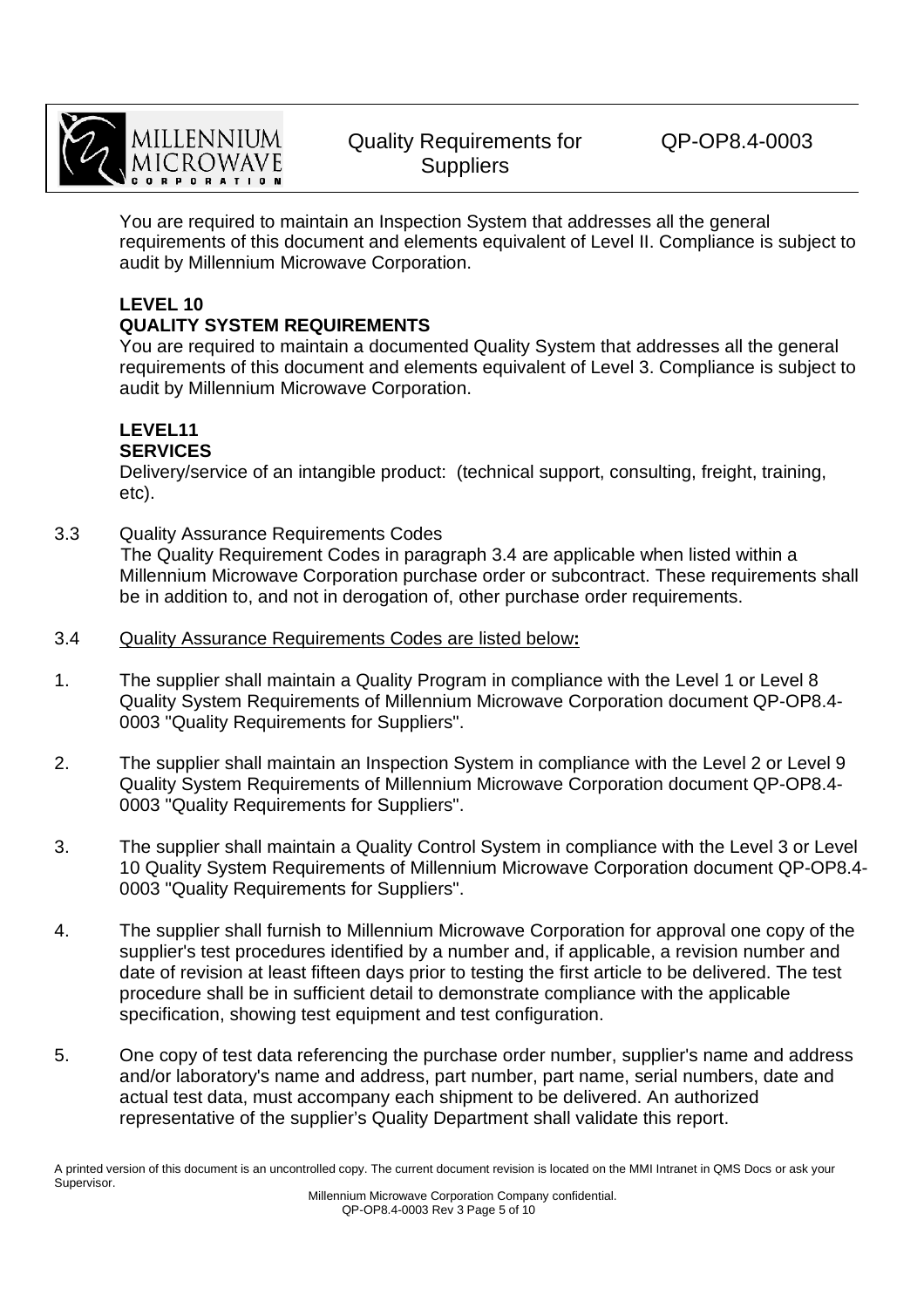

- 6. Materials having definite characteristics of quality degradation or drift with age and/or environment shall be marked, in accordance with MIL-STD/HDBK-129, with the useful life remaining and storage environmental requirements.
- 7. The supplier will furnish one copy of the chemical and physical analysis of the actual laboratory test, identifiable with the material, accomplished by the original supplier with each shipment.
- 8. The supplier shall furnish a copy of the appropriate NDI Certificate for any NDI Test required by the drawing.
- 9. The supplier shall furnish x-ray film identifiable to each part and one copy of the x-ray lab report. Multiple views of large parts must be identified to define locations of each view.
- 10. Items on P.O. procured as a kit, such as connectors, fasteners, molded inserts that are shipped as pieces that make up the Part Number ordered, shall be packaged together such that one package equals quantity of one Part Number ordered.
- 11. The supplier **shall have on record** a Certificate-of-Compliance (C-of-C) for each shipment. The C-of-C shall contain, as a minimum, the specifications and/or drawing number, revision level, special processes (as applicable), the name of the manufacturer, the lot number, batch number, date or serial number, purchase order number (and item number when applicable), and a factual statement that inspection/test data is on file at the supplier's facility available for review by Millennium Microwave Corporation upon request. Figure 1 is provided as an example and may be used at the supplier's option. This C-of-C is not required on each shipment but shall be provided to Millennium upon request.
- 12. The supplier **shall provide** a Statement of Quality with **each** shipment. The Statement of Quality requires a Certificate-of-Compliance with signature of Quality management or authorized personnel). This is a factual Certificate of Compliance that will include at a minimum the name of manufacturer (and location), lot/batch numbers (as applicable), date/serial numbers (as applicable), purchase order number (and item number when applicable), specification number and revision level, inspection/test data (as applicable) and any exceptions or clarifications to the requirement. Figure 1 is provided as an example and may be used at the supplier's option.
- 13. The supplier shall incorporate commercial standard practices for the preservation and packaging of all articles applying to this purchase order and shall identify each package permanently and legibly with the purchase order number, manufacturer's name, date shipped, and packing sheet number. Fragile or delicate parts shall be packaged in a manner that will minimize potential damage due to handling.
- 14. Government inspection is required prior to shipment from your plant. Upon receipt of this order, promptly notify the Government representative who normally services your plant so that appropriate planning for Government inspection can be accomplished.

A printed version of this document is an uncontrolled copy. The current document revision is located on the MMI Intranet in QMS Docs or ask your Supervisor.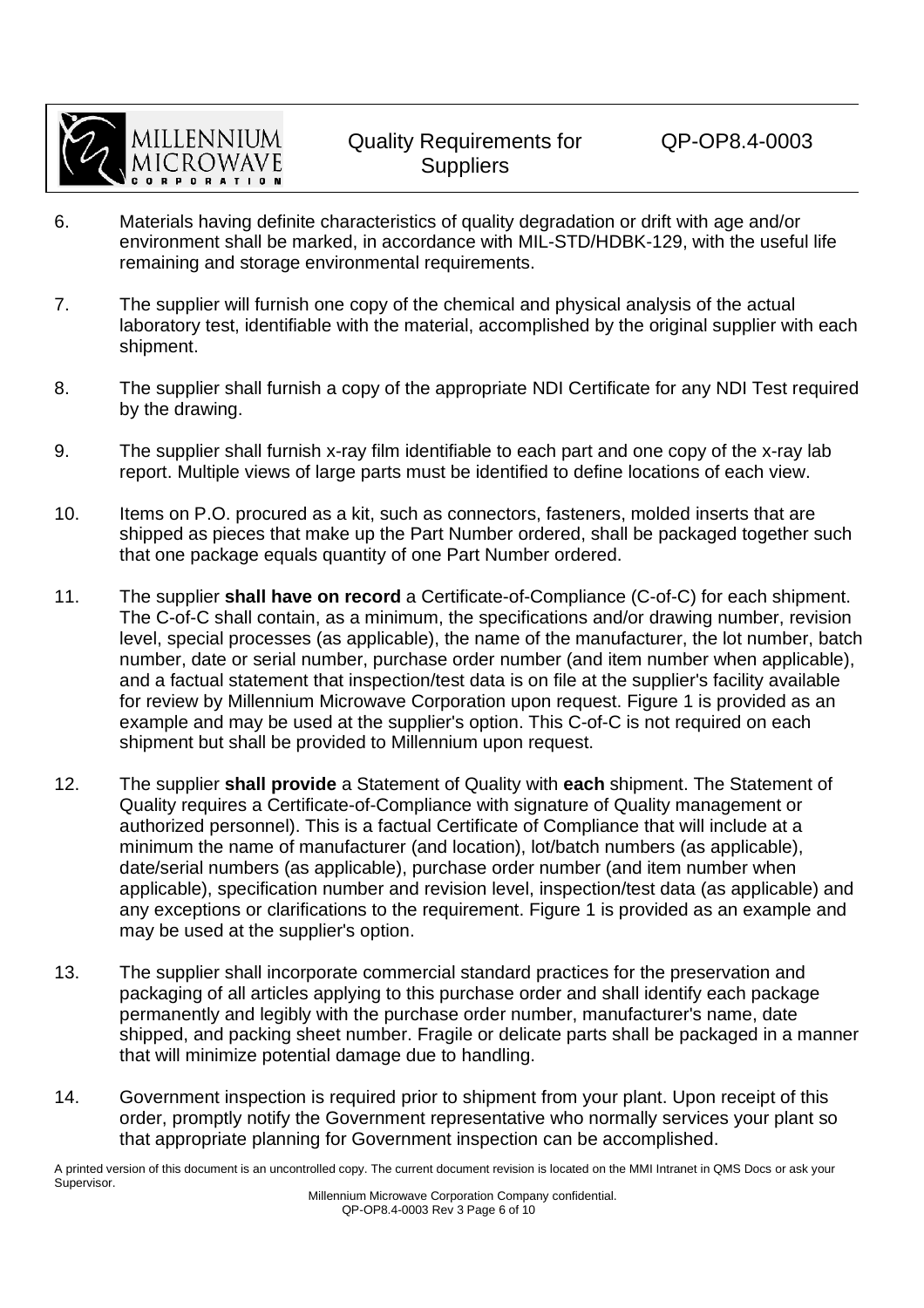

- 15. The Government has imposed Selective Evaluation on this order. During performance on this order, your quality control or inspection system and manufacturing processes are subject to review, verification, and analysis by authorized Government representatives. Government inspection or release of product prior to shipment is not required unless you are otherwise notified.
- 16. Millennium Microwave Corporation reserves the right to perform source inspection at the supplier's facilities prior to shipment. Inspection and/or test of the articles defined in the purchase order shall be performed by the supplier, and shall be subject to witness by Millennium Microwave Corporation. The inspection or test shall demonstrate compliance with the applicable drawings and/or specifications. Millennium Microwave Corporation Purchasing Department shall be notified at least three days prior to acceptance inspection or test to allow for arrangements for a Quality Representative to be present.
- 17. The supplier shall request, in writing, Millennium Microwave Corporation approval of any changes in part number or nomenclature that may differ from purchase order information prior to shipment.
- 18. Materials that are volatile or toxic shall be properly contained in accordance with applicable Code of Federal Regulation. The containers will be plainly marked as to contents with appropriate warnings, precautions, instructions, and storage conditions. The use of mercury is excluded.
- 19. All material must be identified by a part number that is permanently and legibly affixed directly to the surface of each article. In the event this is not possible due to physical size or nature of material, an identification tag will be securely affixed to each article, or if articles are packaged in individual or multiple containers, the containers must be identified with the part number.
- 20. Pre-Cap Inspection is required for articles as defined in the purchase order. Supplier shall notify the buyer at least 3 working days in advance to allow for arrangements for inspection.
- 21. Environmental Test Data: The supplier shall furnish with each shipment and affixed to the product/material, a copy of the environmental test data containing; the type of test(s) performed, the required test limits and measured values, the required specification(s), Purchase Order number, part number, and lot/batch number (if applicable) of the material.
- 22. Electrostatic Sensitive Devices shall be packaged in accordance with the current revision of MIL-STD 1686, and labeled in accordance with MIL-STD-129.
- 23. The original manufacturer shall maintain a Calibration System in compliance with the Level 4 Calibration System requirements of Millennium Microwave Corporation document QP-OP8.4- 0003 "Quality Requirements for Suppliers".

A printed version of this document is an uncontrolled copy. The current document revision is located on the MMI Intranet in QMS Docs or ask your Supervisor.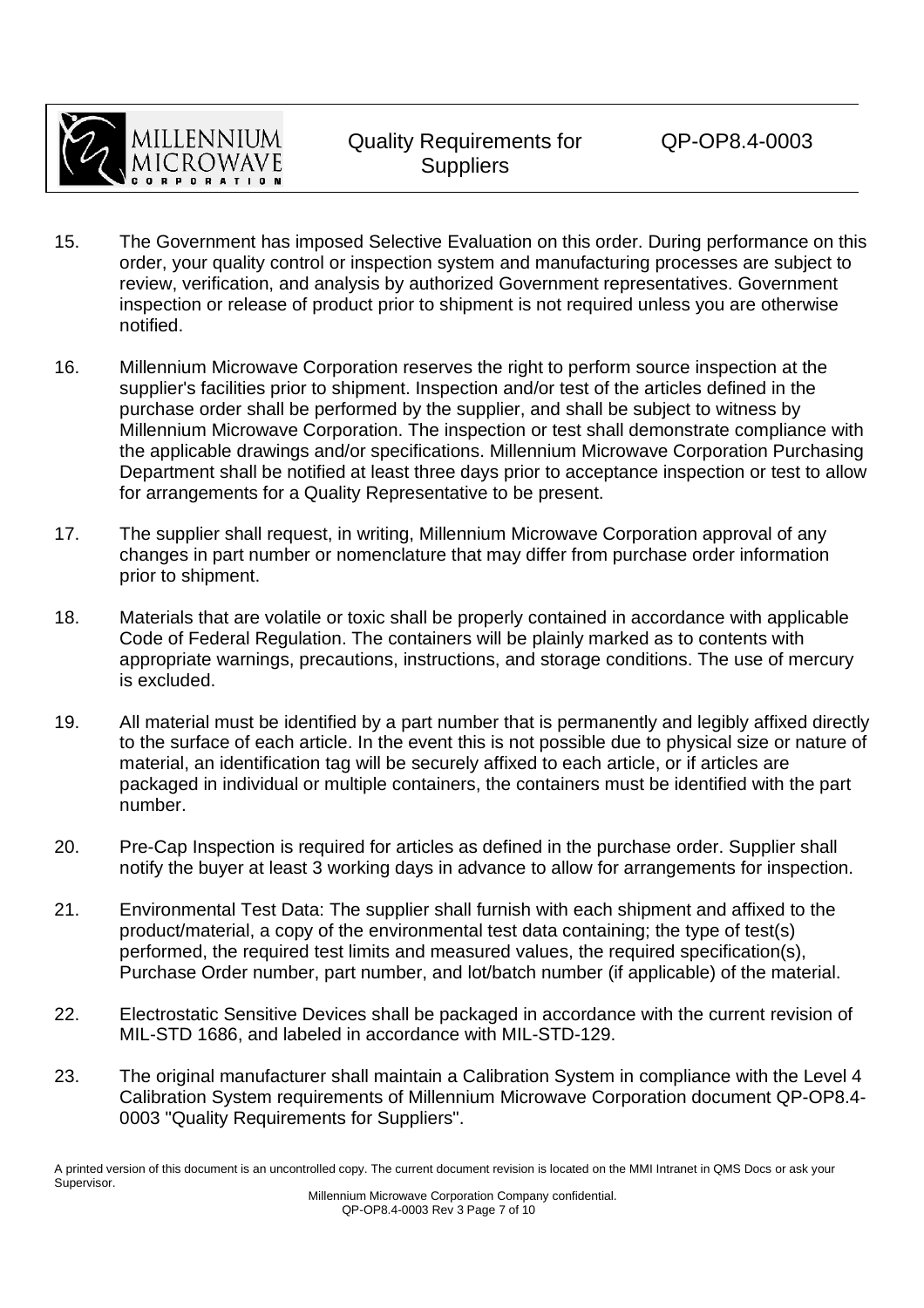

- 24. The first article manufactured to the specified configuration will be 100% inspected by the supplier for conformity to drawing and purchase order specifications. The first article data (containing both required characteristic values and measured values with a record of the equipment used and asset identification of that equipment) will accompany all shipments of that material when required by contract.
- 25. Certificate of initial calibration is required.
- 26. The supplier shall maintain a software development and quality program in compliance with IEEE/EIA12207.
- 27. The supplier shall maintain a software development and quality program in compliance with RTCA/DO-178B.
- 28. The supplier shall maintain a software development and quality program in compliance with Level III or Level XI Quality System requirements.
- 29. Microcircuit Components: The supplier shall provide, and comply with, the Certification and Traceability requirements of MIL-PRF-38535, when furnishing "Microcircuit Components", for both linear and digital devices with the DTL, non-Schottky TTL, ECL, Schottky TTL, Linear, Hybrid, and MOS technologies.
- 30. The supplier shall furnish, with each shipment, a copy of heat treat records for each lot/batch.
- 31. The supplier is required to meet the special flammability requirements as specified in the applicable drawing, specification, and/or purchase order.
- 32. The supplier shall furnish, with each shipment, a copy of the manufacturing work order/traveler for each part delivered. The work order shall detail the manufacturing sequence including all (in-process and final) inspection steps indicating supplier acceptance. When work orders are not available, the supplier shall furnish a copy of all inspection records including, but not limited to, first article records, log sheets, acceptance tags as applicable for each part delivered.
- 33. The supplier's facility, quality system, and products are subject to verification, inspection, audit, and investigation by Millennium Microwave Corporation's customer. Such activities at the supplier's facilities will be performed jointly with, and arranged by Millennium Microwave Corporation representatives.
- 34. Each container of fasteners shall be conspicuously marked with the number of the lot from which such fasteners were taken. The supplier shall provide one Certificate of Conformity for each part number contained in a fastener shipment. This document shall contain as a minimum the supplier's name, the standards and specifications, name of the manufacturer, lot number, purchase order number, item number when applicable, and a factual statement

A printed version of this document is an uncontrolled copy. The current document revision is located on the MMI Intranet in QMS Docs or ask your Supervisor.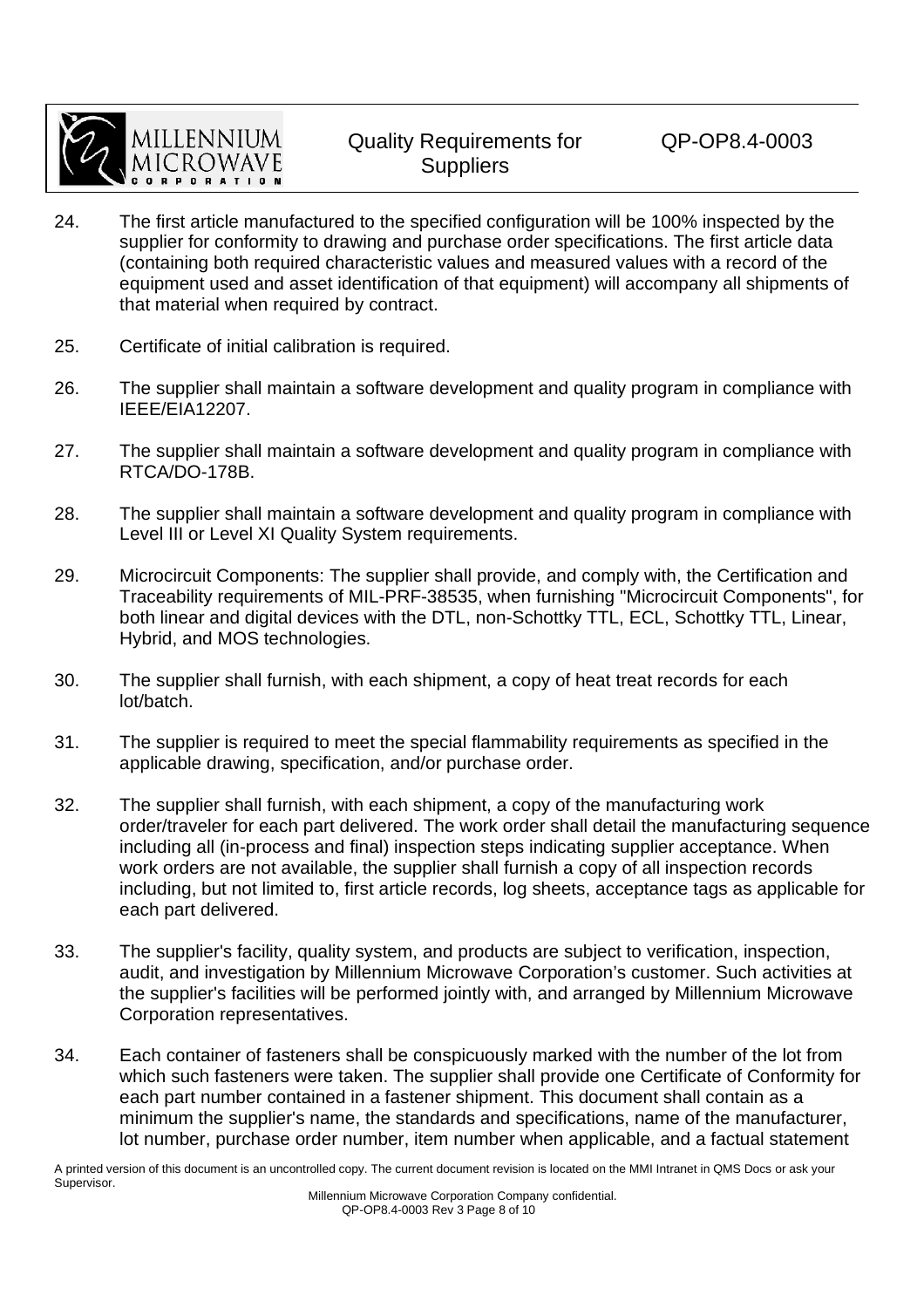

QP-OP8.4-0003

 that a copy of a written certificate by the Manufacturer is on file at the supplier's facility available for review by Millennium Microwave Corporation upon request.

The Manufacturer's certificate shall state that -

 (I) the fasteners have been manufactured according to the requirements of the applicable standards and specifications and have been inspected and tested by a laboratory, (2) That an original laboratory testing report is on file with the manufacturer and available for inspection.

- 35. Toxicity Declaration: The supplier shall provide a certification with each shipment and affixed to the product/material stating, "This material contains no wool, polyvinyl chloride (vinyl or vinyon), modified aramid (Durette), phosphorous based fire retardant treated cotton, or polyvinyl chloride coated fabrics".
- 36. Suppliers furnishing printed wiring boards shall meet the requirements of IPC-6012 Class 2. Suppliers furnishing microwave circuit boards shall meet the requirements of IPC 6018 Class 2.
- 37. Solderability testing of components leads to J-STD-002 is required for this order. A certificate of compliance for this test is required and shall accompany shipment.
- 38. Material Safety Data Sheet: The supplier is responsible for providing a copy of the Material Safety Data Sheet (MSDS) for each shipment as defined by OSHA (29 CFR 1910.1200).
- 39. A validated test report shall be required for this raw material.
- 40. Counterfeit Parts Mitigation

The Supplier shall:

Develop and implement a counterfeit electronic parts risk mitigation process that documents the methods used for avoidance, detection, risk mitigation, disposition and reporting of counterfeit electronic parts. The process shall be compliant with the requirements of AS5553 or AS6081.

Ensure that only new and authentic products are delivered to Millennium Microwave Corporation and that they carry the full Original Component Manufacturer's warranty.

"Authorized (Franchised) Distributor covenants, warrants, and represents that it has effective contractual agreements in place with each manufacturer whose product(s) it is procuring to sell to Millennium Microwave Corporation.

Only ship product to Millennium Microwave Corporation that have been procured directly from the manufacturer

A printed version of this document is an uncontrolled copy. The current document revision is located on the MMI Intranet in QMS Docs or ask your Supervisor.